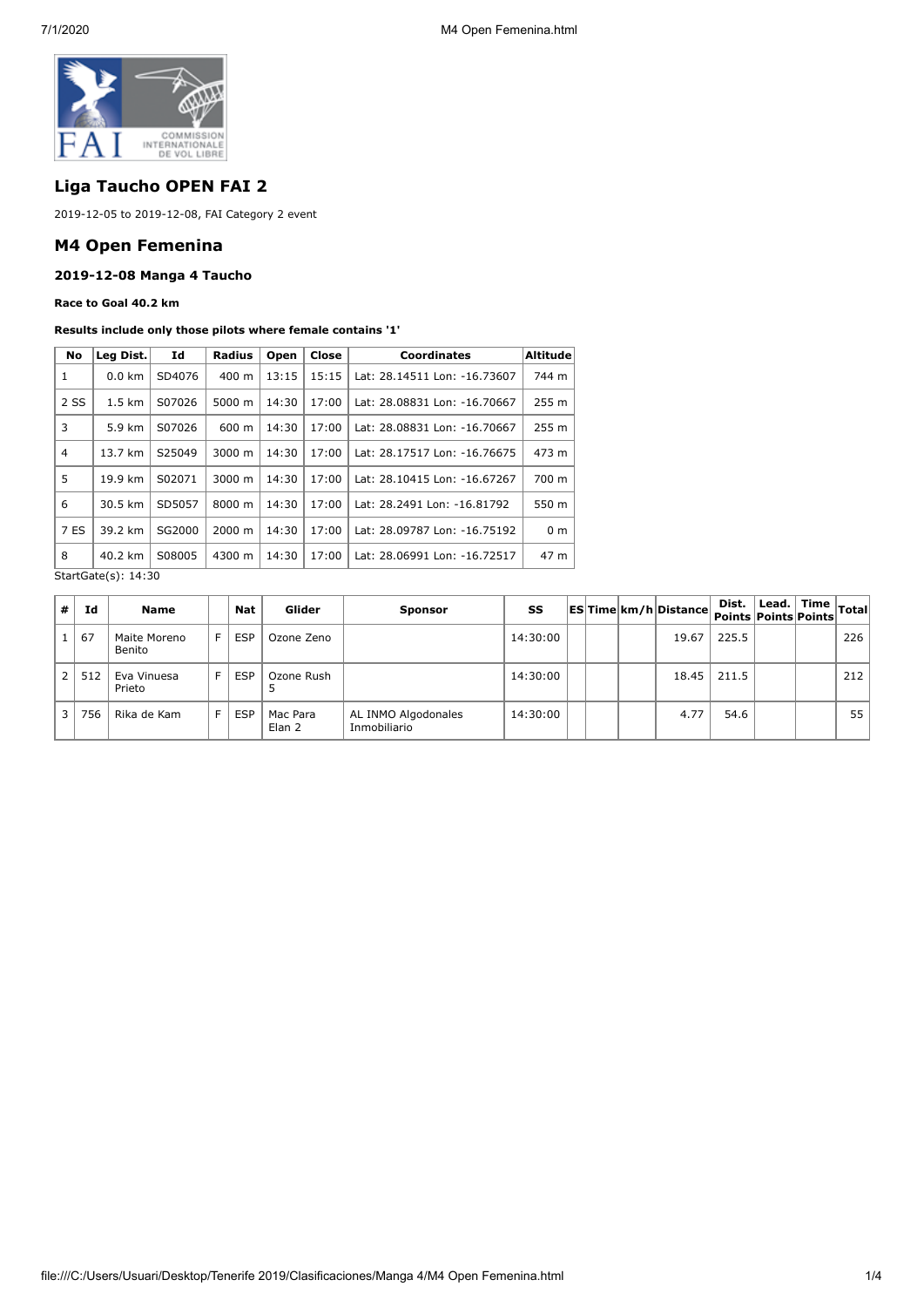**Pilots absent from task (ABS)**

**Id Name**

**Pilots not yet processed (NYP)**

**Id Name**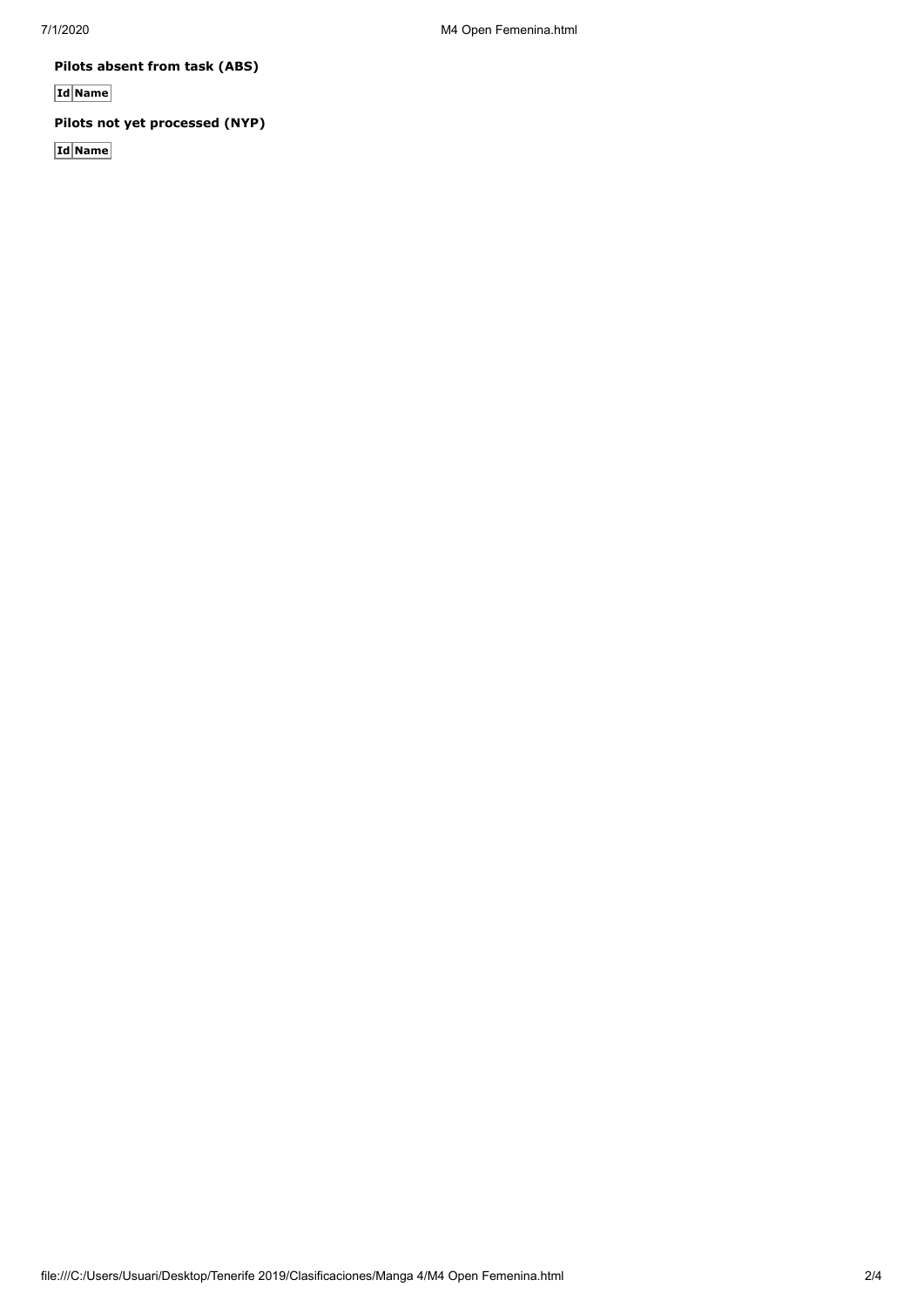#### **Task statistics**

| param                           | value                |
|---------------------------------|----------------------|
| ss_distance                     | 37.67                |
| task_distance                   | 40.173               |
| launch_to_ess_distance          | 39.196               |
| no_of_pilots_present            | 81                   |
| no_of_pilots_flying             | 79                   |
| no_of_pilots_lo                 | 46                   |
| no_of_pilots_reaching_nom_dist  | 52                   |
| no of pilots reaching es        | 35                   |
| no_of_pilots_reaching_goal      | 33                   |
| sum_flown_distance              | 2231.423             |
| best_dist                       | 40.173               |
| best_time                       | 1.14                 |
| worst_time                      | 2.33166666666667     |
| no_of_pilots_in_competition     | 84                   |
| no_of_pilots_landed_before_stop | 0                    |
| sum_dist_over_min               | 1932.171             |
| sum_real_dist_over_min          | 1932.171             |
| sum_flown_distances             | 2231.423             |
| best_real_dist                  | 40.173               |
| last_start_time                 | 2019-12-08T14:30:00Z |
| first_start_time                | 2019-12-08T14:30:00Z |
| first_finish_time               | 2019-12-08T15:38:24Z |
| max_time_to_get_time_points     | 2.208                |
| no_of_pilots_with_time_points   | 33                   |
| goalratio                       | 0.418                |
| arrival_weight                  | 0                    |
| departure_weight                | 0                    |
| leading_weight                  | 0.094                |
| time_weight                     | 0.445                |
| distance_weight                 | 0.461                |
| smallest_leading_coefficient    | 0.739                |
| available_points_distance       | 460.612              |
| available_points_time           | 394.996              |
| available_points_departure      | 0                    |
| available_points_leading        | 144.393              |
| available_points_arrival        | 0                    |
| time_validity                   | 1                    |
| launch_validity                 | 1                    |
| distance_validity               | 1                    |
| stop_validity                   | 1                    |
| day_quality                     | 1                    |
| ftv_day_validity                | 0.995                |
| time_points_stop_correction     | 0                    |

## **Scoring formula settings**

**param value**